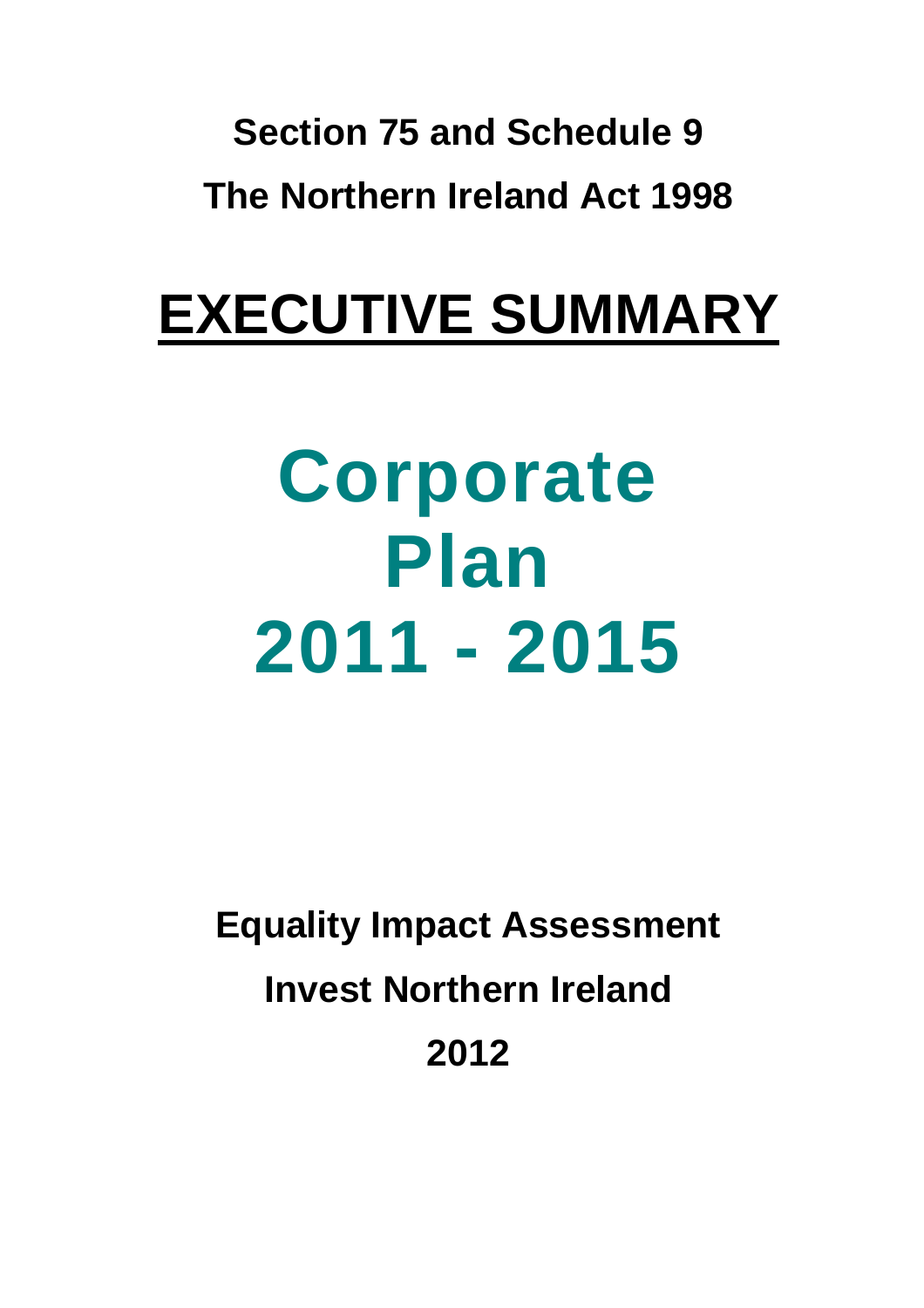#### **INTRODUCTION**

This Executive Summary has been made available as part of the formal consultation stage of the EQIA relating to Invest NI's Corporate Plan 2011 – 2015. We would welcome any comments that you may have in terms of this EQIA, including our preliminary recommendations with regard to measures to mitigate adverse impact. Further copies of this EQIA report are available on Invest NI's website at [www.investni.com/equality.](http://www.investni.com/equality) If you have any queries about this document, and its availability in alternative formats (including Braille, disk, large print and audio cassette, and in minority languages to meet the needs of those whose first language is not English) then please contact:

**The Equality Unit Invest Northern Ireland 3rd Floor, Bedford Square Bedford Street Belfast BT2 7ES**

Telephone: 028 9069 8273 Textphone: 028 9069 8585 Fax: 028 9043 6536 Email: equality@investni.com

Deadline for comments will be: Friday 23<sup>rd</sup> November.

Following consultation the Final Report will be made available.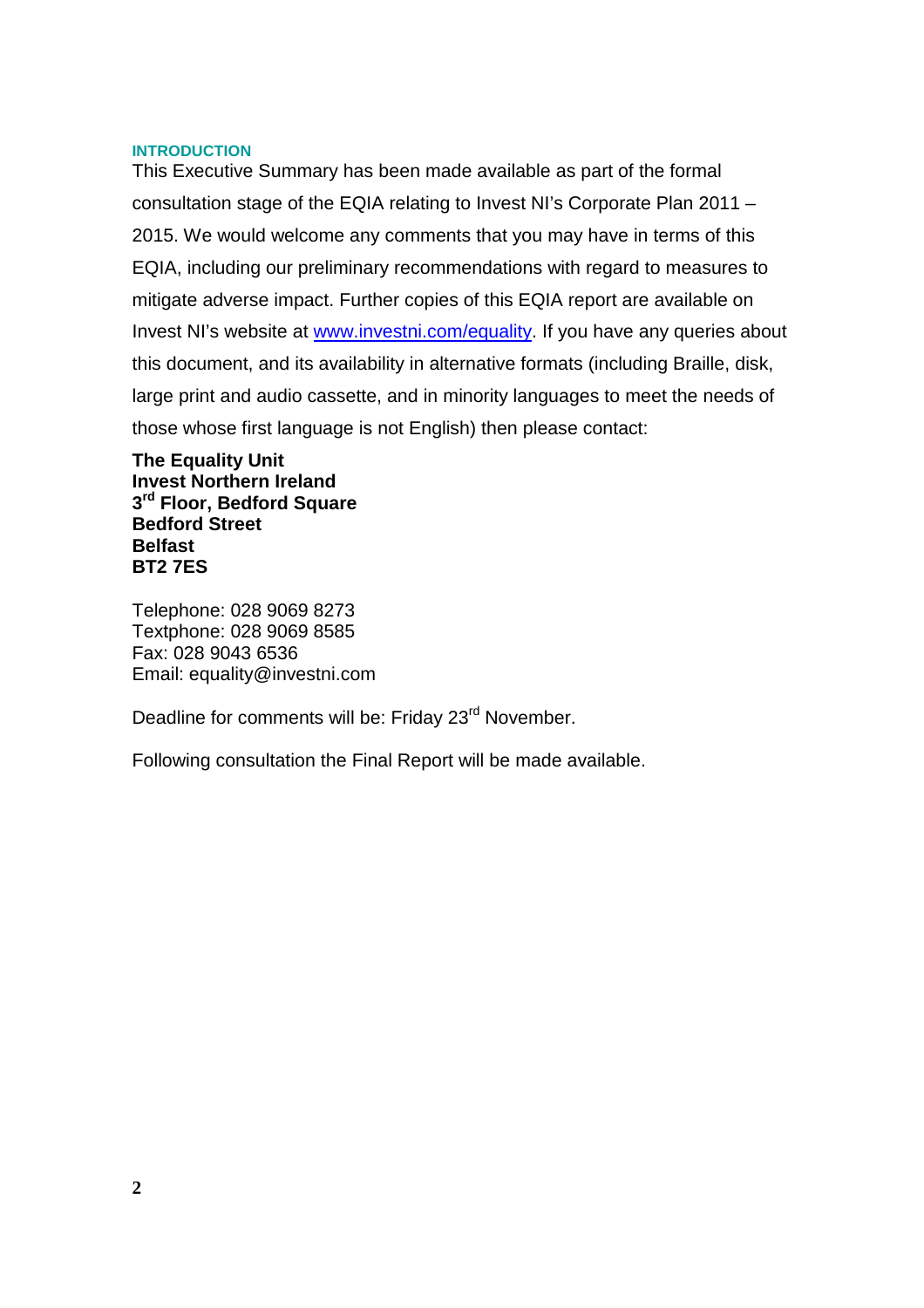#### **INVEST NORTHER IRELAND CORPORATE PLAN 2011 - 2015**

Invest Northern Ireland (Invest NI) was established as a corporate body under the Industrial Development Act Northern Ireland 2002, to work in partnership with the Department of Enterprise, Trade and Investment (DETI) in order to stimulate and encourage economic development in Northern Ireland<sup>[1](#page-2-0)</sup>.

Our Corporate Plan 2011 – 2015 aspires to build on the successful delivery of the earlier Plan (2008-2011) by continually improving the Northern Ireland economy through cbusiness development. Our Vision is to be a world leading business development agency which builds a local economy that has the capability to compete internationally.

Over the period of this new Corporate Plan, business development will be promoted through the key drivers of economic growth, as recognised in the Northern Ireland Executive's Programme for Government, to support the rebuilding and rebalancing of our economy. Employment opportunities will be promoted across a wide range of sectors and will support both local businesses and inward investors to create these jobs.

Through its new Corporate Plan, Invest NI is keen to continue to mainstream Section 75 through its core business. This is reflected in various documents and strategies that define our corporate business and governance over coming years. With regard to Section 75, through our new Corporate Plan we will continue to integrate Section 75 obligations within our corporate planning process. Indeed, the Corporate Plan 2011 – 2015 includes specific reference to Equality Considerations (p.5), thereby highlighting the significance that is attached to this aspect of our work

#### **CONSIDERATION OF AVAILABLE DATA AND RESEARCH**

Alongside various sources of in-house data (inward and outward focused) relating to the Corporate Plan, the EQIA has also been informed by statistics

<span id="page-2-0"></span><sup>&</sup>lt;sup>1</sup> Further details of founding legislation, roles, powers and responsibilities can be found in Invest NI's Management Statement and Financial Memorandum, issued by DETI (April, 2002, currently under review) and available on request from the Equality Unit.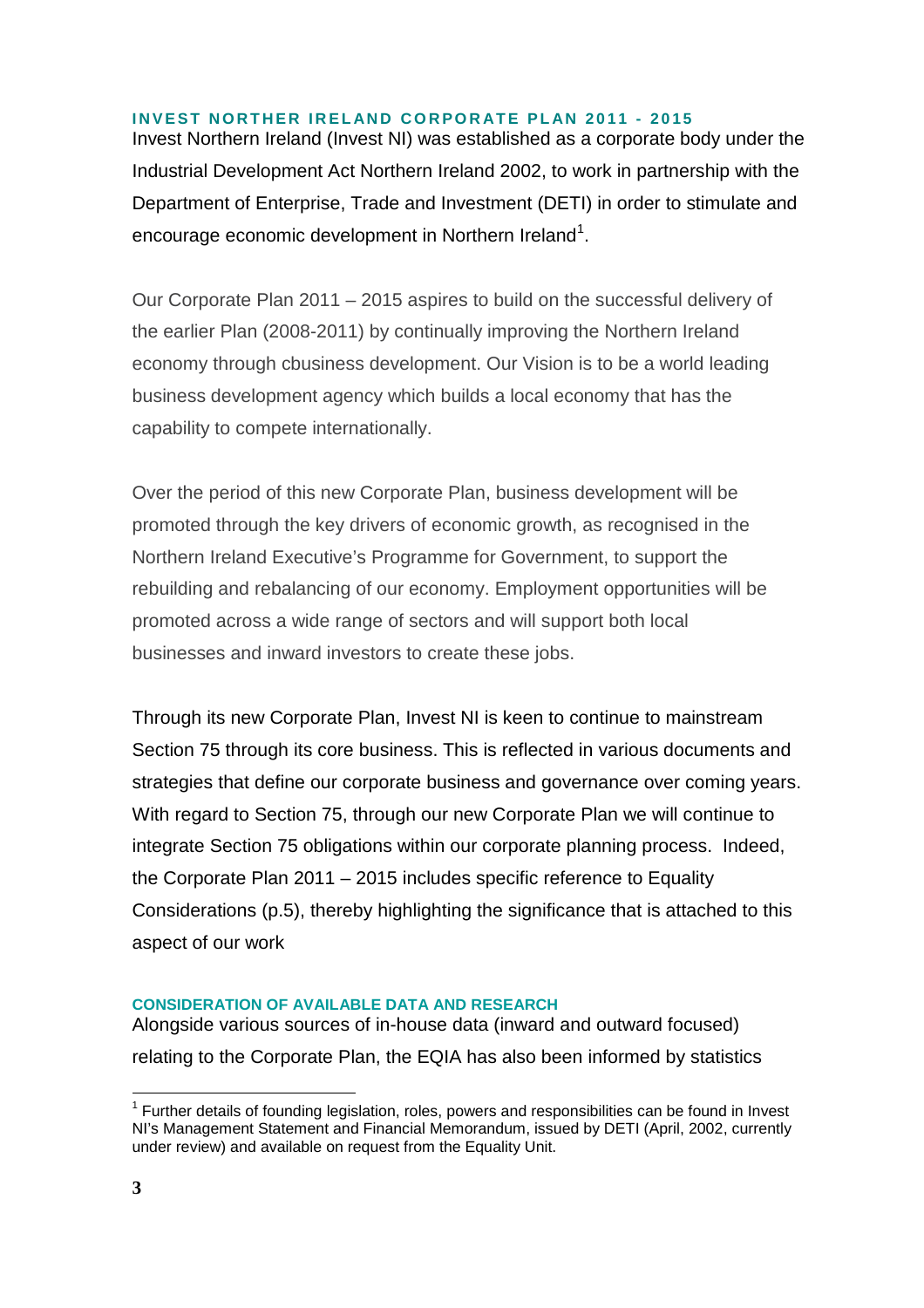relating to the Northern Ireland economy as derived from numerous sources and

including:

- Monitoring Report No. 21: A Profile of the Northern Ireland Workforce. Equality Commission for Northern Ireland 2010.
- Labour Market Bulletins. Department of Employment and Learning. http://www.delni.gov.uk/index/publications/pubs-stats/labour-marketbulletin.htm
- National Statistics Local Area Labour Force Surveys. http://www.statistics.gov.uk/llfs/

#### **CONSIDERATION OF ADVERSE IMPACT**

The labour market continues to be segregated in many ways, and including those associated with Section 75 grounds. While many of these economic inequalities may lie outside the scope of Invest NI's work. in line with the Equality Commission's own 'Key Inequalities' (2007) document, and the EQIAs we have conducted to date, we acknowledge the relative inequalities experienced by the following groups within the Northern Ireland labour market:

- **Ethnic Minorities**
- Women
- People with Disabilities
- People with Dependants

Reflecting on the available data relating to Invest NI's activities to date, and projecting from these figures forwards to the period 2011 - 2015, there are no data to suggest significant adverse impacts attached to any of the targets, strategies and principles that are enshrined in the new Corporate Plan. Instead, when considered in conjunction with Invest NI's existing measures to promote equality of opportunity and good relations, and working in partnership with our clients and other government agencies and departments, the Corporate Plan has considerable potential to further promote equality of opportunity and good relations across all Section 75 grounds.

#### **MEASURES TO MITIGATE / ALTERNATIVE POLICIES (Preliminary Recommendations)**

In line with previous commitments, Invest NI will continue to remain fully committed to making a contribution to stimulate economic growth in all parts of Northern Ireland, and including areas of relative deprivation, so as to help narrow the gap on key indicators including economic inactivity. This work will continue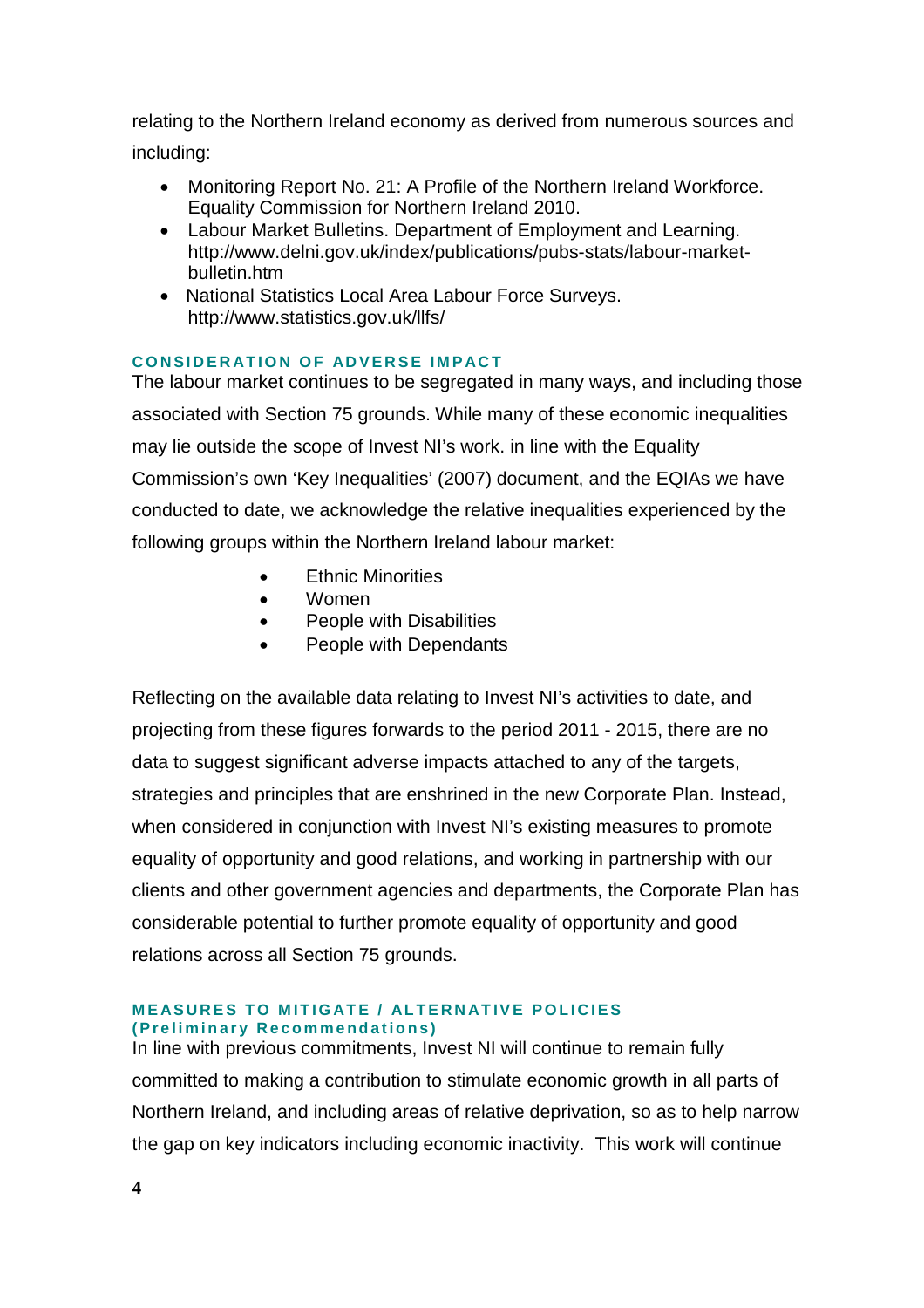with due acknowledgment that there are many deep-rooted social and economic issues that continue to conspire to create and sustain inequalities. To remedy these inequalities will require co-ordinated efforts from all parts of government with support from the private sector, and Invest NI is committed to playing a key role in this partnership.

As part of our role and working with DETI, Invest NI will continue to monitor labour market and employment trends closely. This commitment is reflected in the considerable investment that Invest NI continues to make in Section 75 monitoring, and the EQIA's conducted by Invest NI, most recently the Business Development Solutions EQIA, Corporate Plan 2008 – 2011 EQIA, and Communications and Access EQIA. Each of these EQIA's is available to view on our website page at [http://www.investni.com/equality.](http://www.investni.com/equality)

It is clear that a number of initiatives are already in place to address longstanding inequalities but at the same time, having considered all available data and research, it is proposed that Invest NI will build on our existing EQIAs and Section 75 Action Plan by taking the following specific actions in respect of our Corporate Plan 2011 - 2015:

- 1. Invest NI will continue to work in partnership with other government agencies and departments, including DETI and DEL, and the private sector in a responsive manner to contribute towards addressing existing and emerging inequalities in the Northern Ireland labour market.
- 2. Working in conjunction with the Equality Commission for Northern Ireland, Invest NI will put in place its Section 75 Action Plan 2011 - 2016 (see Appendix), and including the action measures contained therein.
- 3. Having established an appropriate methodology for monitoring its clients and support services, Invest will continue to monitor its services by appropriate Section 75 grounds and will keep its methodology under review.
- 4. Invest NI will remain responsive to emerging equality of opportunity issues associated with the labour market and in particular among its private sector clients.
- 5. Invest NI will implement its Good Relations Plan in full.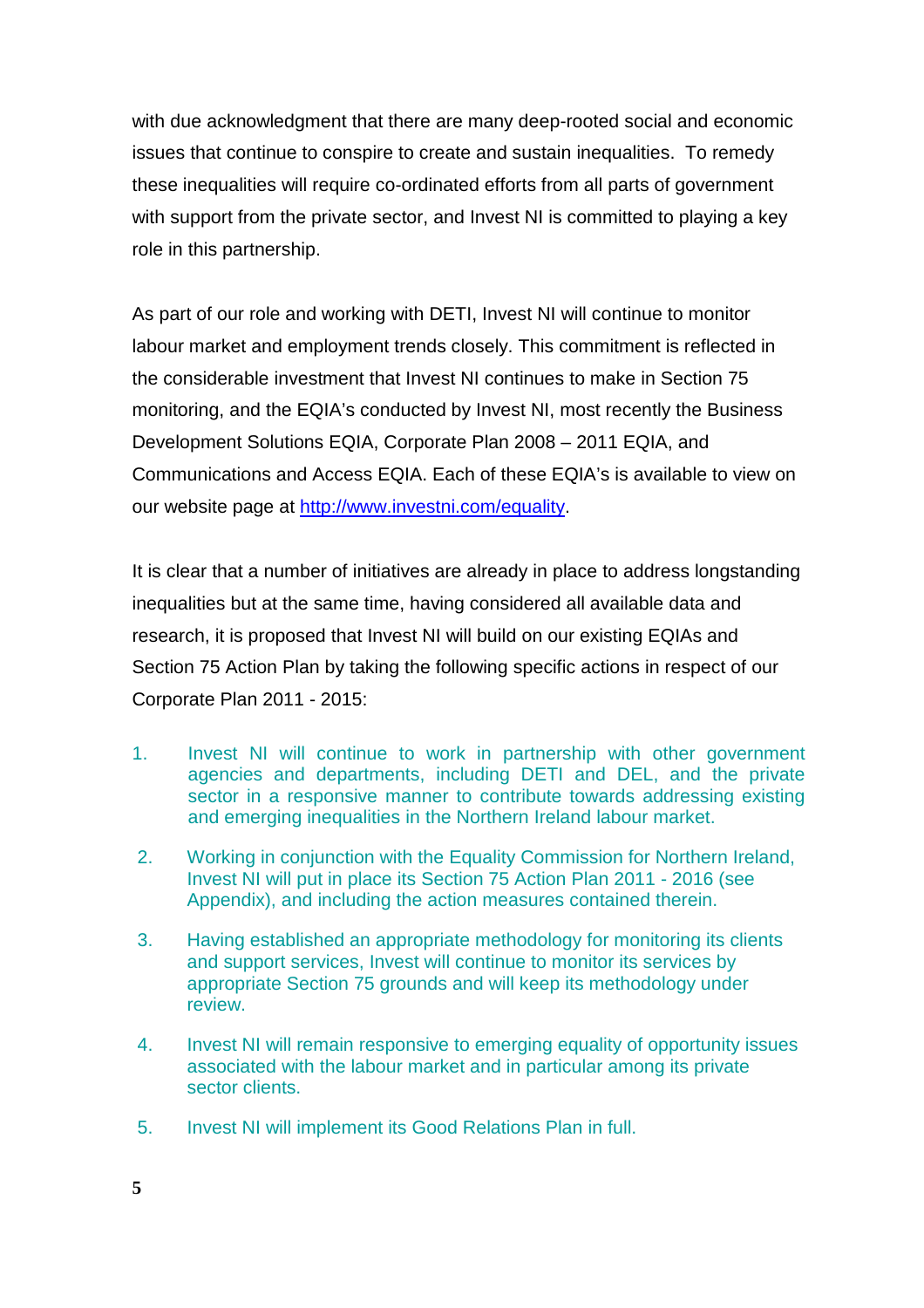- 6. Ongoing training of all staff in relation to equality of opportunity and Section 75 responsibilities will remain a corporate priority. Where external agents or consultants work alongside Invest NI then their contractual responsibilities to meet our obligations under Section 75 will also be made clear.
- 7. The selection criteria that will continue to apply to any support, scheme or programme operated by Invest NI will continue to encourage equality of opportunity. Where additional criteria are introduced, for example to target an industrial sector or geographical area, then these will be clearly defined and set out, and any potential adverse impacts associated with these criteria will be considered.
- 8. Each programme will make explicit, in all documentation, that materials can be made available in alternative formats where necessary and on request for those who are not able to access written English.
- 9. Building on our 2007 Disability Action Plan and subsequent consultations / feedback, we will continue to take forward the Plan through informed interventions.

#### **FORMAL CONSULTATION**

Invest NI wishes to consult as widely as possible on the findings included in this EQIA, together with the preliminary recommendations offered above, The

following actions are proposed:

- This report will be issued to all consultees listed in our Equality Scheme and to any members of the public on request.
- Prominent advertisement will be placed in local and regional newspapers inviting the public to comment on this matter in accordance with normal practice.
- A copy of the EQIA will be posted on Invest NI's website and on the intranet.
- Individual consultation meetings will be arranged with staff on request and with representatives of particular interest groups if requested.
- Publicity material will be made available at all Invest NI's operational locations.
- The report will be made available on request in alternative formats.

The arrangements for consultation are being co-ordinated by the Equality Unit to whom all enquiries should be made.

The closing date for responses is Friday 23<sup>rd</sup> November 2012.

#### **DECISION BY THE PUBLIC AUTHORITY**

Following the formal consultation period and consideration of the findings from the consultation, Invest NI will reach a decision in terms of the EQIA process and will ensure that such decisions are implemented through the new Corporate Plan.